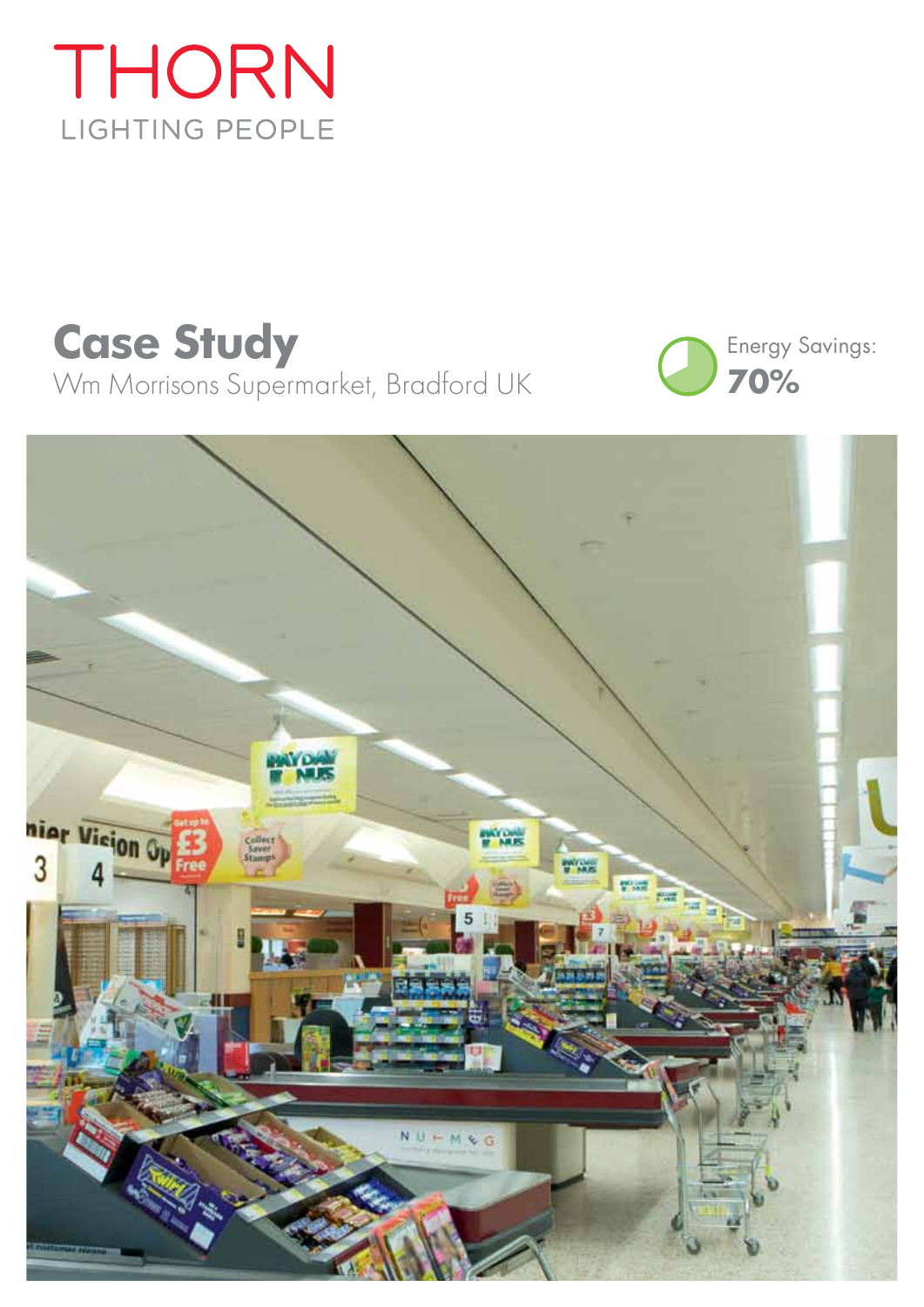### **Thorn develops bespoke LED luminaire for Wm Morrisons multi-store refurbishment**



**Like every national retailer, Wm Morrisons has energy and carbon reduction at the top of its green agenda. Head of Energy at Wm Morrisons, Stuart Kirk, has a target to reduce energy expenditure by €20 million while maintaining high quality lighting, which is so integral to the shopping experience.**

In May 2012 Stuart approached Thorn to request a bespoke retrofit LED luminaire, which could be easily mounted into the Thorn Arena Trough system. The recessed system had been installed in most of the traditional Wm Morrisons stores for over 20 years using fluorescent T8 lamps and HF control gear. Stuart therefore saw an LED solution as a quick-win to reducing the overall lighting load.



Before After American Section After



#### **Bespoke designs put to the test**

Thorn worked with Ian Jagger, Electrical Services Projects Manager at Wm Morrisons and project management and installation partner, IES to develop a bespoke LED luminaire for the high level shop floor lighting which would replicate the distribution of the T8 luminaires with improved performance. Bevelled and flat luminaire designs were put forward with extensive trials at the headquarter mock-up store in Bradford. The conclusion was that the bevelled solution better suited the required look and feel.

Thorn also worked with project partner, Tridonic, to build in the Stark LLE 24 panels with LCI 070 300 drivers to produce a luminaire with efficacy of 91 Lm/W. An opal panel was used to diffuse the LED light source to reduce glare and 300mm blanking plates were installed between each fitting to match the current ceiling layout and improve the uniformity and aesthetics.

#### **Key facts**

- Energy saving: **70%**
- Cost saving per annum: **€39,355.91**
- CO<sub>2</sub> saving per annum:<br>**195 tonnes**
- Luminaires designed for sustainability and end of life recycling
- Payback: **2.6 years**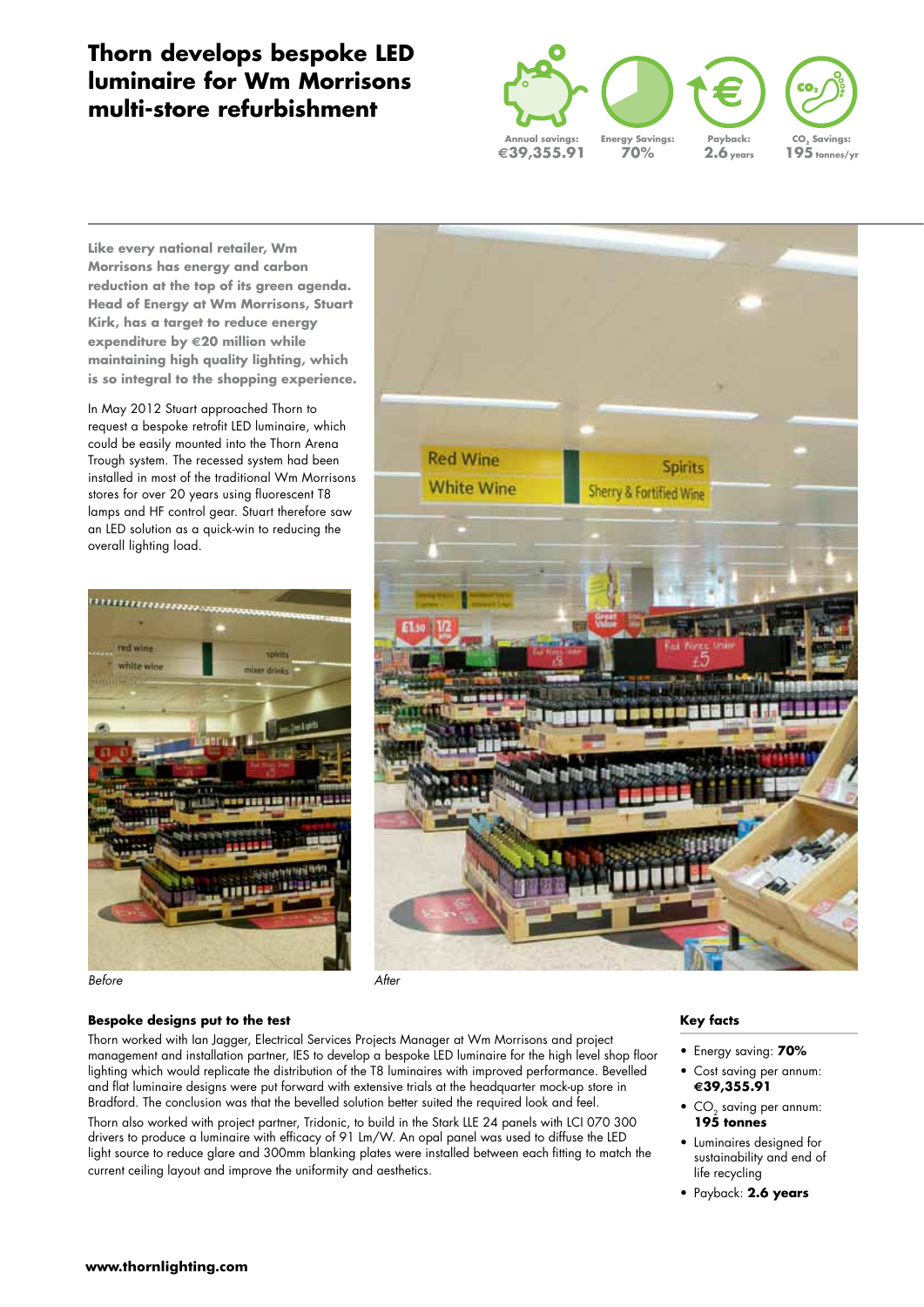

#### **Client benefit**

By replacing the old fluorescent T8 lamps and HF control gear (140W) with the latest LED technology (52W), Wm Morrisons benefits from 63% lower energy consumption. By using the LED solution it also allowed for the total number of luminaire to be reduced slightly which increased energy savings from 63% to 70%. The improved luminaire efficacy has also increased the store lighting levels and improved uniformity. This gives a much brighter and uniform feel with a crisp colour temperature of 4000K. The specifically designed retail optics also provide improved vertical illuminance to ensure products on the shelves stand out to customers.

As part of the solution, Thorn additionally trained the installing contractor to develop a quicker installation method. This was because it was important that the system could be installed across a store within three nights during closing times. For more information about Arena, contact your local sales organisation.





Before After American After American After



**eControl** From Thorn's 15 ways to save energy, the following are key to minimising energy consumption at Wm Morrisons stores:



#### **Lamp efficacy**

High quality LED modules and drivers and high performance optics combine to provide high levels of useful light output for less energy input.



#### **Luminaire distribution**

Retail specific luminaire optics provide good levels of vertical illuminance, accurately and efficiently providing the correct light at the required place.



#### **Task lighting**

Providing the required levels of light onto the task with minimal spill light reduces over-lighting of surrounding areas, providing the correct light levels to all areas whilst minimising energy use.



**www.thornlighting.com**